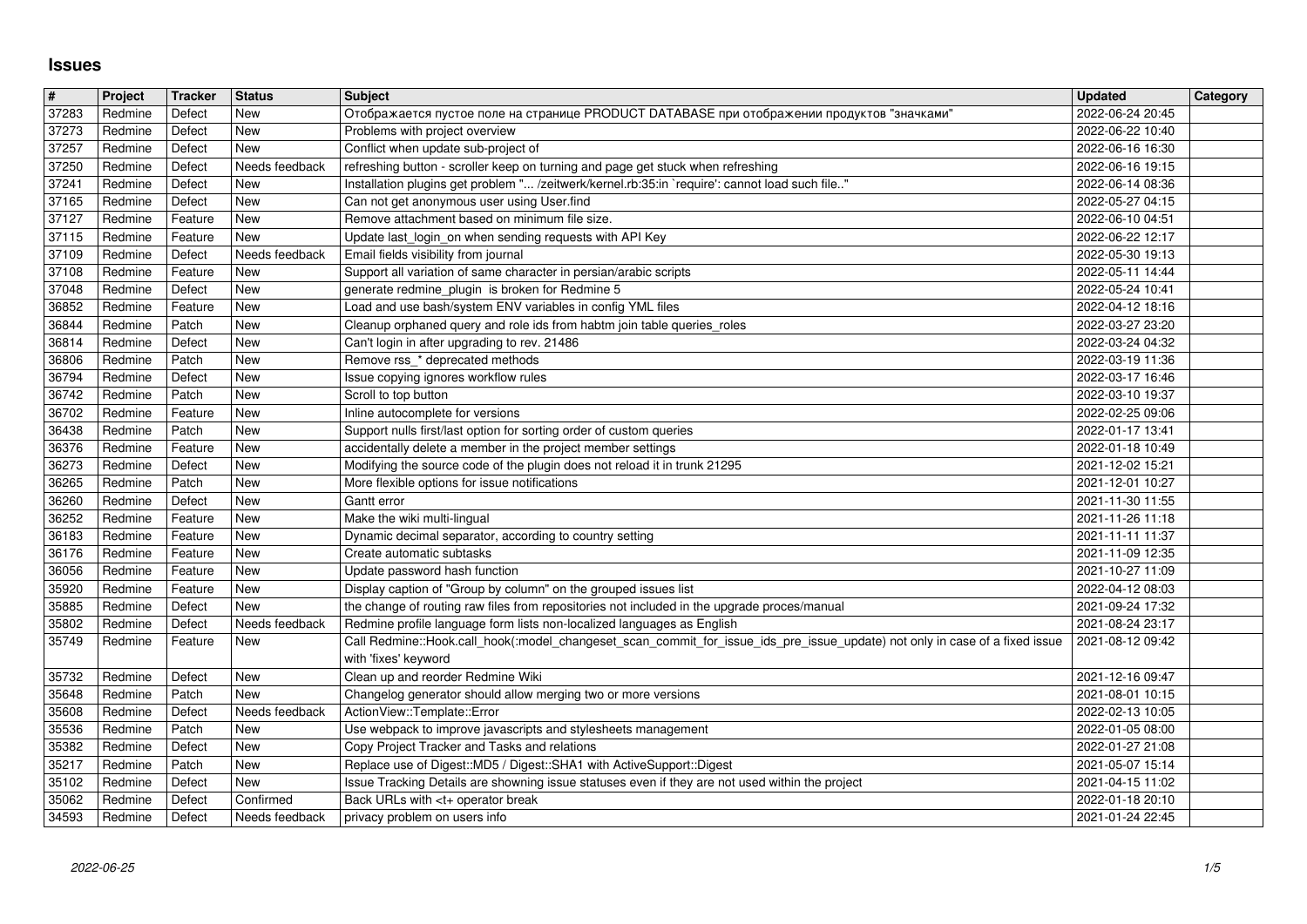| $\overline{\mathbf{t}}$<br>34176 | Project<br>Redmine | Tracker<br>Defect  | <b>Status</b><br>New         | <b>Subject</b><br>Empty page reponses on Redmine 3.4.5.stable                                                                                                                  | <b>Updated</b><br>2020-10-27 18:10   | Category |
|----------------------------------|--------------------|--------------------|------------------------------|--------------------------------------------------------------------------------------------------------------------------------------------------------------------------------|--------------------------------------|----------|
| 33718                            | Redmine            | Feature            | <b>New</b>                   | Import abilities, provided by obsoleted plugins                                                                                                                                | 2020-07-10 11:19                     |          |
| 33674<br>33486                   | Redmine<br>Redmine | Feature<br>Feature | <b>New</b><br><b>New</b>     | Cannot remove user from project when user is assigned to a group<br>When copying the task, I want to reflect the version change of the main task in the version of the subtask | 2020-06-26 19:13<br>2020-06-02 15:09 |          |
| 33287<br>33286                   | Redmine<br>Redmine | Defect<br>Feature  | Needs feedback<br><b>New</b> | Issue File Column Attachment Link Error<br>Multiple issue ids in "Subject" filter                                                                                              | 2020-08-16 22:41<br>2020-04-10 09:56 |          |
| 33211                            | Redmine            | Patch              | <b>New</b>                   | Include block columns (ex: Description, Last notes) in CSV export when option "All columns" is selected                                                                        | 2021-03-28 19:53                     |          |
| 32852<br>32844                   | Redmine<br>Redmine | Defect<br>Feature  | Needs feedback<br><b>New</b> | Upgrading from Redmine v4.0.5 to v4.1.0 gives 2 errors<br>The ability to change the 404 not found screen on each site                                                          | 2020-02-05 06:39<br>2020-01-20 12:29 |          |
| 32762<br>32612                   | Redmine<br>Redmine | Defect<br>Defect   | <b>New</b><br><b>New</b>     | Unicode character fails edit Issue<br>Distinct can be removed due to unique constraint in database                                                                             | 2022-02-14 20:51<br>2019-12-11 18:31 |          |
| 32610<br>32558                   | Redmine<br>Redmine | Defect<br>Defect   | <b>New</b><br><b>New</b>     | A inner join can be removed<br>Distinct can be removed                                                                                                                         | 2019-12-11 18:24<br>2019-12-06 04:07 |          |
| 32484                            | Redmine            | Feature            | <b>New</b>                   | When a group is selected in the user custom field field, Enable the same handling as the user on the issue list screen.                                                        | 2019-11-18 18:35                     |          |
| 32442<br>32420                   | Redmine<br>Redmine | Defect<br>Defect   | <b>New</b><br>Needs feedback | Upgrade vom 2.x to 4.0.5 fails when invoking "rake db:migrate RAILS_ENV=production"<br>Issue redirect after login not working                                                  | 2019-11-10 16:12<br>2020-10-27 16:12 |          |
| 32312<br>31908                   | Redmine<br>Redmine | Feature<br>Feature | <b>New</b><br><b>New</b>     | Disable auto selecting in top right Project filter<br>Do not load all projects in project jump box                                                                             | 2019-10-21 09:53<br>2019-08-15 22:07 |          |
| 31886<br>31831                   | Redmine<br>Redmine | Defect<br>Defect   | New<br><b>New</b>            | There is no limitation for the content of news<br>Back url parse in validation                                                                                                 | 2019-08-13 07:41                     |          |
| 31755                            | Redmine            | Defect             | <b>New</b>                   | Couldn't download Redmine by curl in Debian buster                                                                                                                             | 2019-08-01 10:49<br>2019-07-22 09:40 |          |
| 31725<br>$\boxed{31710}$         | Redmine<br>Redmine | Feature<br>Defect  | <b>New</b><br><b>New</b>     | Start Redmine version numbering in reverse order (newer towards older) when submitting bugs on this instance<br>Assigned on search issues not ordered by name                  | 2019-07-15 09:40<br>2019-07-11 20:43 |          |
| 31449<br>31381                   | Redmine<br>Redmine | Feature<br>Feature | <b>New</b><br><b>New</b>     | Generate issue graphics<br>Find change status of issues at custom query                                                                                                        | 2019-05-31 00:11<br>2019-05-19 16:53 |          |
| 31341                            | Redmine            | Defect             | <b>New</b>                   | install redmine on windows                                                                                                                                                     | 2019-05-10 13:17                     |          |
| 31291<br>31111                   | Redmine<br>Redmine | Feature<br>Defect  | <b>New</b><br><b>New</b>     | how i can calcute custom field under subproject<br>About custom fields in List format or Key/value list format                                                                 | 2019-05-03 02:19<br>2019-03-28 21:22 |          |
| 31006<br>30981                   | Redmine<br>Redmine | Feature<br>Feature | <b>New</b><br><b>New</b>     | Add feature Webhook<br>Allow "New Member" modal to keep track of selected users between searches                                                                               | 2020-09-18 12:00<br>2019-03-06 11:03 |          |
| 30069                            | Redmine            | Feature            | <b>New</b>                   | Integrate Redmine with GitLab (or other free CI system for open source) to run tests                                                                                           | 2020-04-18 13:22                     |          |
| 30055<br>29758                   | Redmine<br>Redmine | Defect<br>Feature  | <b>New</b><br><b>New</b>     | Keep it from one job to the next<br>Introduce optional pay per feature model of Redmine development                                                                            | 2018-12-05 08:45<br>2018-10-13 01:54 |          |
| 29750<br>29664                   | Redmine<br>Redmine | Feature<br>Feature | <b>New</b><br><b>New</b>     | Per project intergated IDE module with live collaboration support<br>Webhook triggers in Redmine                                                                               | 2018-10-09 17:59<br>2022-04-08 10:31 |          |
| 29588                            | Redmine            | Feature            | <b>New</b>                   | There should be a way to avoid adding paragraph to a Textile block                                                                                                             | 2018-09-11 23:59                     |          |
| 29512<br>29511                   | Redmine<br>Redmine | Defect<br>Defect   | Confirmed<br>New             | Test failures with redmine-3.4.6.zip in development mode<br>cpu 100%                                                                                                           | 2022-01-20 02:16<br>2018-09-06 09:47 |          |
| 28871<br>28807                   | Redmine<br>Redmine | Defect<br>Defect   | New<br><b>New</b>            | Adding the window AD activity directory to verify redmine permissions is failed<br>Cannot search in a case-insensitive manner                                                  | 2018-05-27 04:18<br>2018-05-28 04:39 |          |
| 28539<br>28243                   | Redmine<br>Redmine | Feature<br>Patch   | New<br>New                   | journal query<br>Consistent interface for Principal.member_of and not_member_of                                                                                                | 2018-04-12 11:43<br>2018-02-25 20:46 |          |
| 28127                            | Redmine            | Defect             | New                          | It is impossible to filter the trackers by project in the XML/REST-API                                                                                                         | 2019-03-27 00:28                     |          |
|                                  |                    |                    |                              |                                                                                                                                                                                |                                      |          |
|                                  |                    |                    |                              |                                                                                                                                                                                |                                      |          |
|                                  |                    |                    |                              |                                                                                                                                                                                |                                      |          |
|                                  |                    |                    |                              |                                                                                                                                                                                |                                      |          |
|                                  |                    |                    |                              |                                                                                                                                                                                |                                      |          |
|                                  |                    |                    |                              |                                                                                                                                                                                |                                      |          |
|                                  |                    |                    |                              |                                                                                                                                                                                |                                      |          |
|                                  |                    |                    |                              |                                                                                                                                                                                |                                      |          |
|                                  |                    |                    |                              |                                                                                                                                                                                |                                      |          |
|                                  |                    |                    |                              |                                                                                                                                                                                |                                      |          |
|                                  |                    |                    |                              |                                                                                                                                                                                |                                      |          |
|                                  |                    |                    |                              |                                                                                                                                                                                |                                      |          |
|                                  |                    |                    |                              |                                                                                                                                                                                |                                      |          |
|                                  |                    |                    |                              |                                                                                                                                                                                |                                      |          |
|                                  |                    |                    |                              |                                                                                                                                                                                |                                      |          |
|                                  |                    |                    |                              |                                                                                                                                                                                |                                      |          |
|                                  |                    |                    |                              |                                                                                                                                                                                |                                      |          |
|                                  |                    |                    |                              |                                                                                                                                                                                |                                      |          |
|                                  |                    |                    |                              |                                                                                                                                                                                |                                      |          |
|                                  |                    |                    |                              |                                                                                                                                                                                |                                      |          |
|                                  |                    |                    |                              |                                                                                                                                                                                |                                      |          |
|                                  |                    |                    |                              |                                                                                                                                                                                |                                      |          |
|                                  |                    |                    |                              |                                                                                                                                                                                |                                      |          |
|                                  |                    |                    |                              |                                                                                                                                                                                |                                      |          |
|                                  |                    |                    |                              |                                                                                                                                                                                |                                      |          |
|                                  |                    |                    |                              |                                                                                                                                                                                |                                      |          |
|                                  |                    |                    |                              |                                                                                                                                                                                |                                      |          |
|                                  |                    |                    |                              |                                                                                                                                                                                |                                      |          |
|                                  |                    |                    |                              |                                                                                                                                                                                |                                      |          |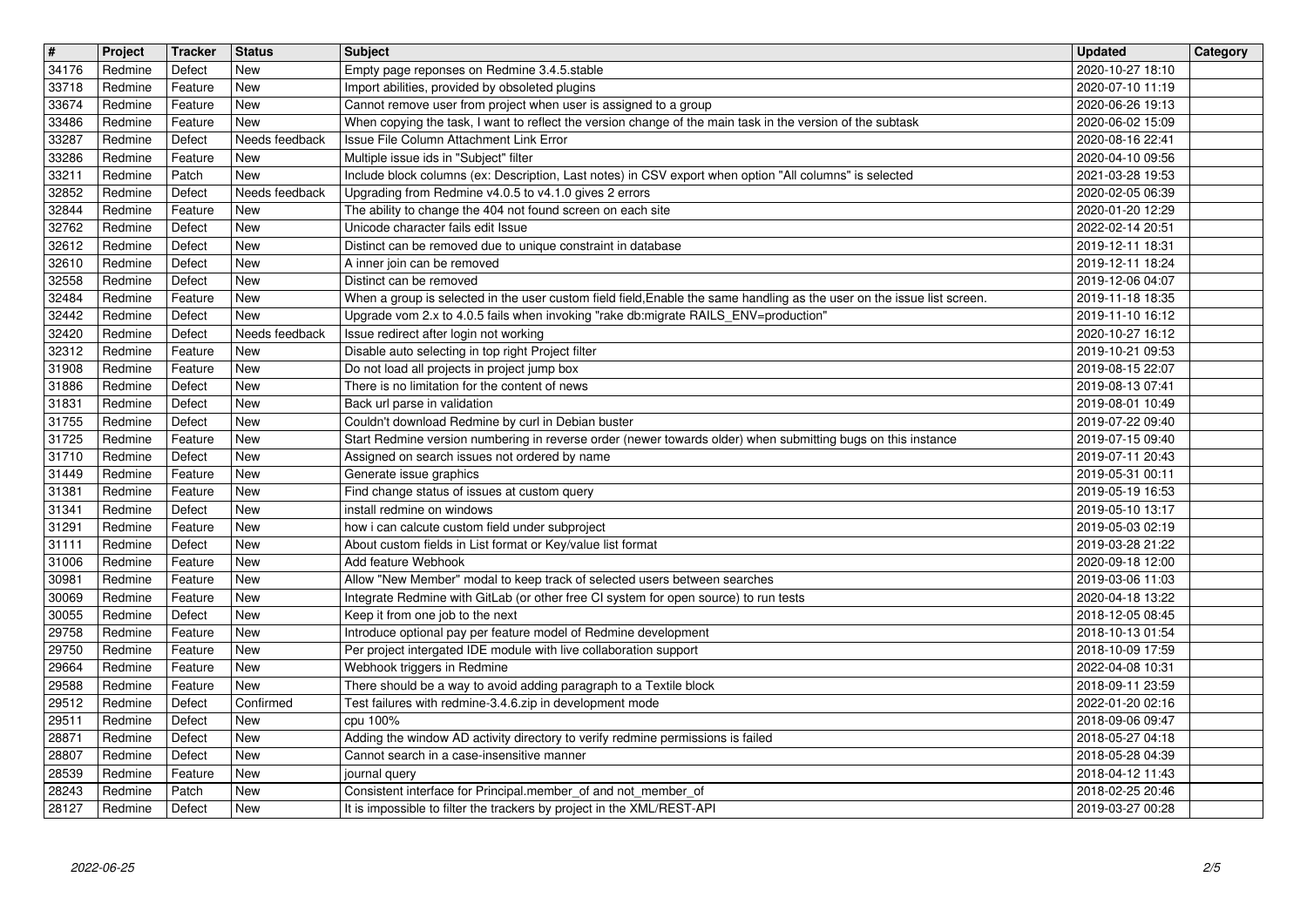| $\overline{\boldsymbol{H}}$<br>28111 | Project<br>Redmine | Tracker<br>Defect  | <b>Status</b><br>New             | <b>Subject</b><br>Redmine Permissions - option to combine "Non member" role with others                                                                                                                                     | <b>Updated</b><br>2018-01-31 11:58   | Category |
|--------------------------------------|--------------------|--------------------|----------------------------------|-----------------------------------------------------------------------------------------------------------------------------------------------------------------------------------------------------------------------------|--------------------------------------|----------|
| 28105                                | Redmine            | Feature            | New                              | Portfolio managment                                                                                                                                                                                                         | 2018-02-27 13:01                     |          |
| 28078<br>28069                       | Redmine<br>Redmine | Defect<br>Defect   | New<br>New                       | Workflows inconsistencies when removing "add/edit issue" permission to a role which already has a workflow defined<br>Queries 403 error if query author is not in the roles list                                            | 2018-01-25 18:14<br>2018-01-25 10:44 |          |
| 28008<br>27990                       | Redmine<br>Redmine | Feature<br>Defect  | New<br>New                       | Easier way to put a hyperlink to a network folder in the comments<br>Roadmap Issues null on selection of version custom field                                                                                               | 2018-01-17 21:01<br>2018-02-04 15:40 |          |
| 27902                                | Redmine            | Defect             | New                              | Overview page is very slow for private projects with large number of members                                                                                                                                                | 2020-08-21 09:50                     |          |
| 27693<br>27381                       | Redmine<br>Redmine | Defect<br>Feature  | New<br>New                       | In queries, operator "Any" should be "Not empty"<br>% Complete respond to status change in UI                                                                                                                               | 2017-12-27 17:07<br>2017-11-05 09:22 |          |
| 27199<br>27126                       | Redmine<br>Redmine | Feature<br>Defect  | New<br>Needs feedback            | add log date to issue list filter<br>Breadcrumbs and Drop-down List corrupted                                                                                                                                               | 2017-10-16 09:23<br>2017-12-01 13:30 |          |
| 27067<br>26847                       | Redmine<br>Redmine | Defect<br>Feature  | Needs feedback<br>New            | Missed task for redmine: plugins: test<br>implement an upgrade script                                                                                                                                                       | 2017-09-25 05:44<br>2017-09-06 22:32 |          |
| 26685                                | Redmine            | Patch              | <b>New</b>                       | Check of child classes of all levels is added for Redmine::SubclassFactory::ClassMethods                                                                                                                                    | 2017-08-14 17:01                     |          |
| 26521<br>26508                       | Redmine<br>Redmine | Feature<br>Defect  | Needs feedback<br>Needs feedback | Identify over-allocated resource<br>excel have wrong column name at custom field                                                                                                                                            | 2019-09-03 09:02<br>2017-08-23 09:43 |          |
| 26105<br>25747                       | Redmine<br>Redmine | Feature<br>Feature | New<br>New                       | <b>Update Redmine Brand</b><br>Spent time - CUSTOM fields - edit permission - WEB UI vs. API access                                                                                                                         | 2017-06-06 18:29<br>2019-05-14 22:05 |          |
| 25647<br>25561                       | Redmine<br>Redmine | Feature<br>Feature | New<br>Reopened                  | Max Character Length of Fields e.g. Roles, etc.<br>Issues are not tasks: please split them                                                                                                                                  | 2017-04-20 11:42<br>2017-04-10 13:16 |          |
| 25383                                | Redmine            | Feature            | New                              | A feature to add (signature / date)                                                                                                                                                                                         | 2017-04-19 17:22                     |          |
| 25342<br>25222                       | Redmine<br>Redmine | Defect<br>Defect   | Needs feedback<br>Needs feedback | ActionView::Template::Error (undefined method `accessor' for # <activerecord::type::value:0xa91ee78>):<br/>404 error when visiting project's repository tab without a main repository</activerecord::type::value:0xa91ee78> | 2018-09-07 22:10<br>2017-02-28 21:09 |          |
| 25141<br>25082                       | Redmine<br>Redmine | Defect<br>Feature  | New<br>New                       | Changing the scope and resetting the position of an acts_as_positioned object inserts it at the one-before-last position<br>Make issue totals checkbox visible per custom field                                             | 2017-02-21 16:46<br>2017-02-15 16:11 |          |
| 25010<br>24477                       | Redmine<br>Redmine | Feature<br>Feature | New<br>New                       | Assign ticket to role instead of group<br>CSV export feature for thousand of issues                                                                                                                                         | 2017-02-06 10:58<br>2016-11-28 19:50 |          |
| 24426                                | Redmine            | Defect             | New                              | sqlserver2014:chang issues parentld success but view is wrong                                                                                                                                                               | 2016-11-24 07:47                     |          |
| 24152<br>23889                       | Redmine<br>Redmine | Feature<br>Feature | New<br>New                       | Locale independent number settings<br>Assign ticket (SCRUM bug, issue etc.) to multiple projects                                                                                                                            | 2017-03-02 18:51<br>2016-09-22 09:00 |          |
| 23595                                | Redmine            | Feature            | New                              | Check for Redmine new version                                                                                                                                                                                               | 2016-08-16 16:08                     |          |
| 23581<br>23131                       | Redmine<br>Redmine | Feature<br>Feature | New<br>Reopened                  | Query class inheritance<br>Plugin load order defined by inter-plugin dependencies                                                                                                                                           | 2016-08-12 17:21<br>2016-10-20 10:26 |          |
| 22173<br>21958                       | Redmine<br>Redmine | Feature<br>Feature | New<br>New                       | xls export with issue URL<br>Automatical reverse links to wiki/forums from issues                                                                                                                                           | 2016-03-15 03:47<br>2016-02-05 08:06 |          |
| 21783                                | Redmine            | Feature            | New                              | Custom reports from SQL query                                                                                                                                                                                               | 2016-01-22 07:01                     |          |
| 21770<br>21550                       | Redmine<br>Redmine | Defect<br>Patch    | <b>New</b><br>Needs feedback     | Preview does not work on non-ascii data input<br>New option in html redmine link parsing - attachments                                                                                                                      | 2016-01-21 09:49<br>2016-01-15 07:58 |          |
| 20547<br>20482                       | Redmine<br>Redmine | Defect<br>Feature  | New<br>Needs feedback            | Exporting CSV with multiple tabs open can export wrong view<br>Super admin with more than one admin                                                                                                                         | 2015-08-17 15:47<br>2015-09-04 04:00 |          |
| 20153<br>20124                       | Redmine<br>Redmine | Defect<br>Patch    | Needs feedback<br>New            | Ajax indicator ajaxComplete/ajaxStop do not fire at (document).ready<br>Query option, The sql for field to allow groups option.                                                                                             | 2015-07-22 01:59<br>2016-02-18 15:17 |          |
| 20042                                | Redmine            | Defect             | Needs feedback                   | A test fail when running it with PostgreSQL                                                                                                                                                                                 | 2021-01-18 09:00                     |          |
|                                      |                    |                    |                                  |                                                                                                                                                                                                                             |                                      |          |
|                                      |                    |                    |                                  |                                                                                                                                                                                                                             |                                      |          |
|                                      |                    |                    |                                  |                                                                                                                                                                                                                             |                                      |          |
|                                      |                    |                    |                                  |                                                                                                                                                                                                                             |                                      |          |
|                                      |                    |                    |                                  |                                                                                                                                                                                                                             |                                      |          |
|                                      |                    |                    |                                  |                                                                                                                                                                                                                             |                                      |          |
|                                      |                    |                    |                                  |                                                                                                                                                                                                                             |                                      |          |
|                                      |                    |                    |                                  |                                                                                                                                                                                                                             |                                      |          |
|                                      |                    |                    |                                  |                                                                                                                                                                                                                             |                                      |          |
|                                      |                    |                    |                                  |                                                                                                                                                                                                                             |                                      |          |
|                                      |                    |                    |                                  |                                                                                                                                                                                                                             |                                      |          |
|                                      |                    |                    |                                  |                                                                                                                                                                                                                             |                                      |          |
|                                      |                    |                    |                                  |                                                                                                                                                                                                                             |                                      |          |
|                                      |                    |                    |                                  |                                                                                                                                                                                                                             |                                      |          |
|                                      |                    |                    |                                  |                                                                                                                                                                                                                             |                                      |          |
|                                      |                    |                    |                                  |                                                                                                                                                                                                                             |                                      |          |
|                                      |                    |                    |                                  |                                                                                                                                                                                                                             |                                      |          |
|                                      |                    |                    |                                  |                                                                                                                                                                                                                             |                                      |          |
|                                      |                    |                    |                                  |                                                                                                                                                                                                                             |                                      |          |
|                                      |                    |                    |                                  |                                                                                                                                                                                                                             |                                      |          |
|                                      |                    |                    |                                  |                                                                                                                                                                                                                             |                                      |          |
|                                      |                    |                    |                                  |                                                                                                                                                                                                                             |                                      |          |
|                                      |                    |                    |                                  |                                                                                                                                                                                                                             |                                      |          |
|                                      |                    |                    |                                  |                                                                                                                                                                                                                             |                                      |          |
|                                      |                    |                    |                                  |                                                                                                                                                                                                                             |                                      |          |
|                                      |                    |                    |                                  |                                                                                                                                                                                                                             |                                      |          |
|                                      |                    |                    |                                  |                                                                                                                                                                                                                             |                                      |          |
|                                      |                    |                    |                                  |                                                                                                                                                                                                                             |                                      |          |
|                                      |                    |                    |                                  |                                                                                                                                                                                                                             |                                      |          |
|                                      |                    |                    |                                  |                                                                                                                                                                                                                             |                                      |          |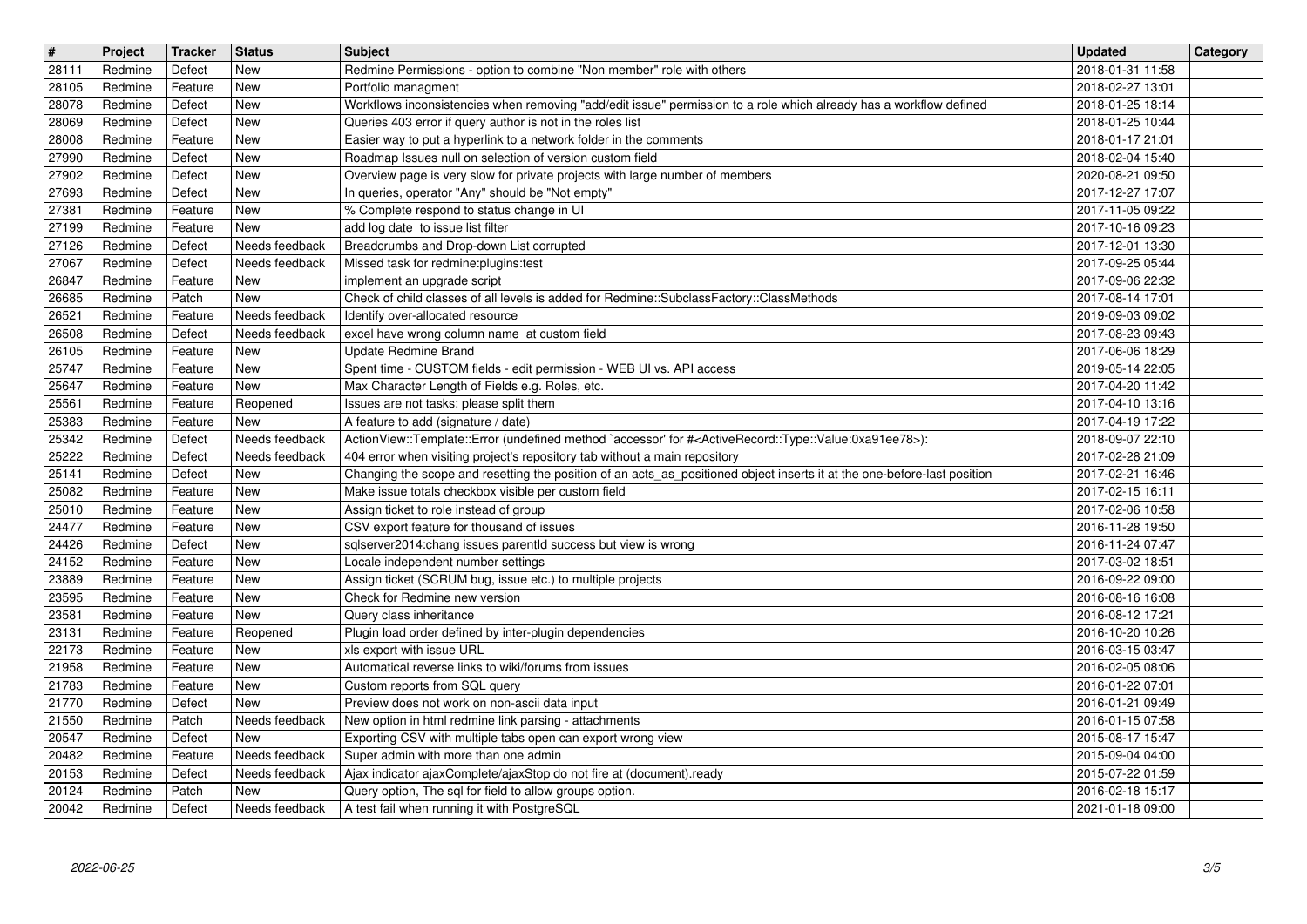| $\overline{\mathbf{H}}$ | Project            | Tracker            | <b>Status</b>            | <b>Subject</b>                                                                                                                                       | <b>Updated</b>                       | Category |
|-------------------------|--------------------|--------------------|--------------------------|------------------------------------------------------------------------------------------------------------------------------------------------------|--------------------------------------|----------|
| 19850<br>19629          | Redmine<br>Redmine | Feature<br>Feature | New<br>New               | Quote multiple comments<br>Flags in Issue list                                                                                                       | 2015-05-15 10:18<br>2015-04-15 12:25 |          |
| 19174                   | Redmine            | Defect             | Needs feedback           | db migrate error from old version to 2.6                                                                                                             | 2015-03-26 11:41                     |          |
| 18914<br>18677          | Redmine<br>Redmine | Defect<br>Feature  | <b>New</b><br><b>New</b> | Slow rendering pages with many small macros<br>Planning module                                                                                       | 2015-01-23 00:37<br>2014-12-18 09:40 |          |
| 18618                   | Redmine            | Feature            | New                      | watch users by managers                                                                                                                              | 2015-04-14 19:24                     |          |
| 18342<br>18325          | Redmine<br>Redmine | Feature<br>Feature | New<br>New               | Enhanced issue filter<br>Request approval                                                                                                            | 2015-04-10 20:21<br>2018-03-15 00:43 |          |
| 18220                   | Redmine            | Feature            | New                      | Allow Redmine to run as a Rails Engine                                                                                                               | 2014-12-09 15:17                     |          |
| 18201<br>17844          | Redmine<br>Redmine | Defect<br>Feature  | New<br>New               | Internal server error (500): invalid byte sequence in UTF-8<br>A help intercept or better options                                                    | 2014-11-05 10:10<br>2014-09-12 08:01 |          |
| 17770                   | Redmine            | Defect             | New                      | very simple fix: that causes many sites to break, and much confusion - incorrect use of .js suffix                                                   | 2017-12-03 19:24                     |          |
| 17743<br>17689          | Redmine<br>Redmine | Feature<br>Feature | <b>New</b><br>New        | Export a project as static HTML<br>De-List or cleraly mark commercial plugins                                                                        | 2022-01-27 11:47<br>2014-08-28 11:06 |          |
| 17520                   | Redmine            | Defect             | New                      | When I edit a saved Query I lose my project focus                                                                                                    | 2014-08-19 05:55                     |          |
| 16314<br>16299          | Redmine<br>Redmine | Patch<br>Defect    | New<br>Needs feedback    | Redirect back is overheated<br>Custom Issue field is not saved while issue is created                                                                | 2014-04-04 10:05<br>2015-07-01 19:55 |          |
| 16101                   | Redmine            | Feature            | <b>New</b>               | Sticky filters for all queries in project                                                                                                            | 2014-02-14 16:28                     |          |
| 15544                   | Redmine            | Feature            | <b>New</b>               | Queries: Issues with "RegEx"                                                                                                                         | 2013-11-26 12:48                     |          |
| 15390<br>15019          | Redmine<br>Redmine | Patch<br>Feature   | New<br>New               | Simple Redmine Sub-directory Support<br>Reusable custom queries                                                                                      | 2013-11-19 05:27<br>2013-10-01 14:00 |          |
| 14936                   | Redmine            | Feature            | New                      | Use a stable and modifiable data structure for jsToolbar elements                                                                                    | 2013-10-27 14:38                     |          |
| 14860<br>14706          | Redmine<br>Redmine | Feature<br>Defect  | New<br>New               | Automatic local export .csv file<br>Sometimes pages are slow                                                                                         | 2013-09-21 15:14<br>2013-08-20 11:23 |          |
| 14392                   | Redmine            | Feature            | New                      | html5 desktop notification for (watched) events if logged in                                                                                         | 2013-07-09 04:16                     |          |
| 14322<br>14259          | Redmine<br>Redmine | Feature<br>Defect  | New<br>New               | Excel Export as XML (instead of csv) to support export of fields containing NewLines<br>sub project show position problem                            | 2013-06-29 08:44<br>2013-06-15 18:15 |          |
| 14203                   | Redmine            | Defect             | New                      | Add support for the 'notes://' protocol handler                                                                                                      | 2013-10-14 11:54                     |          |
| 13834<br>13824          | Redmine<br>Redmine | Feature<br>Feature | New<br>New               | Can we change the jquery file with other versions<br>Project identifier for greek + cyrillic glyphs                                                  | 2013-04-30 07:18<br>2013-04-22 18:20 |          |
| 13635                   | Redmine            | Feature            | New                      | Filtering issues by comparing two custom fields against each other                                                                                   | 2013-04-01 09:57                     |          |
| 13533<br>13524          | Redmine<br>Redmine | Feature<br>Feature | New<br>New               | Concept for controlling visibility of users<br>Graphic selection for main header through settings page                                               | 2015-02-26 12:46<br>2013-03-20 18:42 |          |
| 13484                   | Redmine            | Defect             | New                      | restricted access folder in a redmine project                                                                                                        | 2013-03-15 13:49                     |          |
| 13334<br>13290          | Redmine<br>Redmine | Feature<br>Defect  | <b>New</b><br>New        | Custom Fields mod. before commit to db                                                                                                               | 2013-03-01 19:16<br>2013-02-26 10:26 |          |
| 13189                   | Redmine            | Defect             | New                      | Internal Error instead login screen when anonymous user is redirected to wiki page<br>Redmine version in trunk should be based on next major release | 2013-03-11 20:26                     |          |
| 13068                   | Redmine            | Patch              | New                      | Allow plugins to generate test coverage reports on MRI 1.9                                                                                           | 2013-02-15 23:44<br>2013-02-01 11:25 |          |
| 13056<br>12966          | Redmine<br>Redmine | Feature<br>Feature | New<br>New               | Add more option on related issues filters<br>Cross-connection of Modules                                                                             | 2013-01-24 11:05                     |          |
| 12944                   | Redmine            | Feature            | New                      | Displaying users by Groups                                                                                                                           | 2013-01-23 09:29                     |          |
| 12804<br>12766          | Redmine<br>Redmine | Feature<br>Feature | New<br>New               | Combine js and css into a single file, and use html5 async attribute<br>Enable arrays and watcher in query column_content                            | 2013-01-11 00:18<br>2013-01-08 14:36 |          |
|                         |                    |                    |                          |                                                                                                                                                      |                                      |          |
|                         |                    |                    |                          |                                                                                                                                                      |                                      |          |
|                         |                    |                    |                          |                                                                                                                                                      |                                      |          |
|                         |                    |                    |                          |                                                                                                                                                      |                                      |          |
|                         |                    |                    |                          |                                                                                                                                                      |                                      |          |
|                         |                    |                    |                          |                                                                                                                                                      |                                      |          |
|                         |                    |                    |                          |                                                                                                                                                      |                                      |          |
|                         |                    |                    |                          |                                                                                                                                                      |                                      |          |
|                         |                    |                    |                          |                                                                                                                                                      |                                      |          |
|                         |                    |                    |                          |                                                                                                                                                      |                                      |          |
|                         |                    |                    |                          |                                                                                                                                                      |                                      |          |
|                         |                    |                    |                          |                                                                                                                                                      |                                      |          |
|                         |                    |                    |                          |                                                                                                                                                      |                                      |          |
|                         |                    |                    |                          |                                                                                                                                                      |                                      |          |
|                         |                    |                    |                          |                                                                                                                                                      |                                      |          |
|                         |                    |                    |                          |                                                                                                                                                      |                                      |          |
|                         |                    |                    |                          |                                                                                                                                                      |                                      |          |
|                         |                    |                    |                          |                                                                                                                                                      |                                      |          |
|                         |                    |                    |                          |                                                                                                                                                      |                                      |          |
|                         |                    |                    |                          |                                                                                                                                                      |                                      |          |
|                         |                    |                    |                          |                                                                                                                                                      |                                      |          |
|                         |                    |                    |                          |                                                                                                                                                      |                                      |          |
|                         |                    |                    |                          |                                                                                                                                                      |                                      |          |
|                         |                    |                    |                          |                                                                                                                                                      |                                      |          |
|                         |                    |                    |                          |                                                                                                                                                      |                                      |          |
|                         |                    |                    |                          |                                                                                                                                                      |                                      |          |
|                         |                    |                    |                          |                                                                                                                                                      |                                      |          |
|                         |                    |                    |                          |                                                                                                                                                      |                                      |          |
|                         |                    |                    |                          |                                                                                                                                                      |                                      |          |
|                         |                    |                    |                          |                                                                                                                                                      |                                      |          |
|                         |                    |                    |                          |                                                                                                                                                      |                                      |          |
|                         |                    |                    |                          |                                                                                                                                                      |                                      |          |
|                         |                    |                    |                          |                                                                                                                                                      |                                      |          |
|                         |                    |                    |                          |                                                                                                                                                      |                                      |          |
|                         |                    |                    |                          |                                                                                                                                                      |                                      |          |